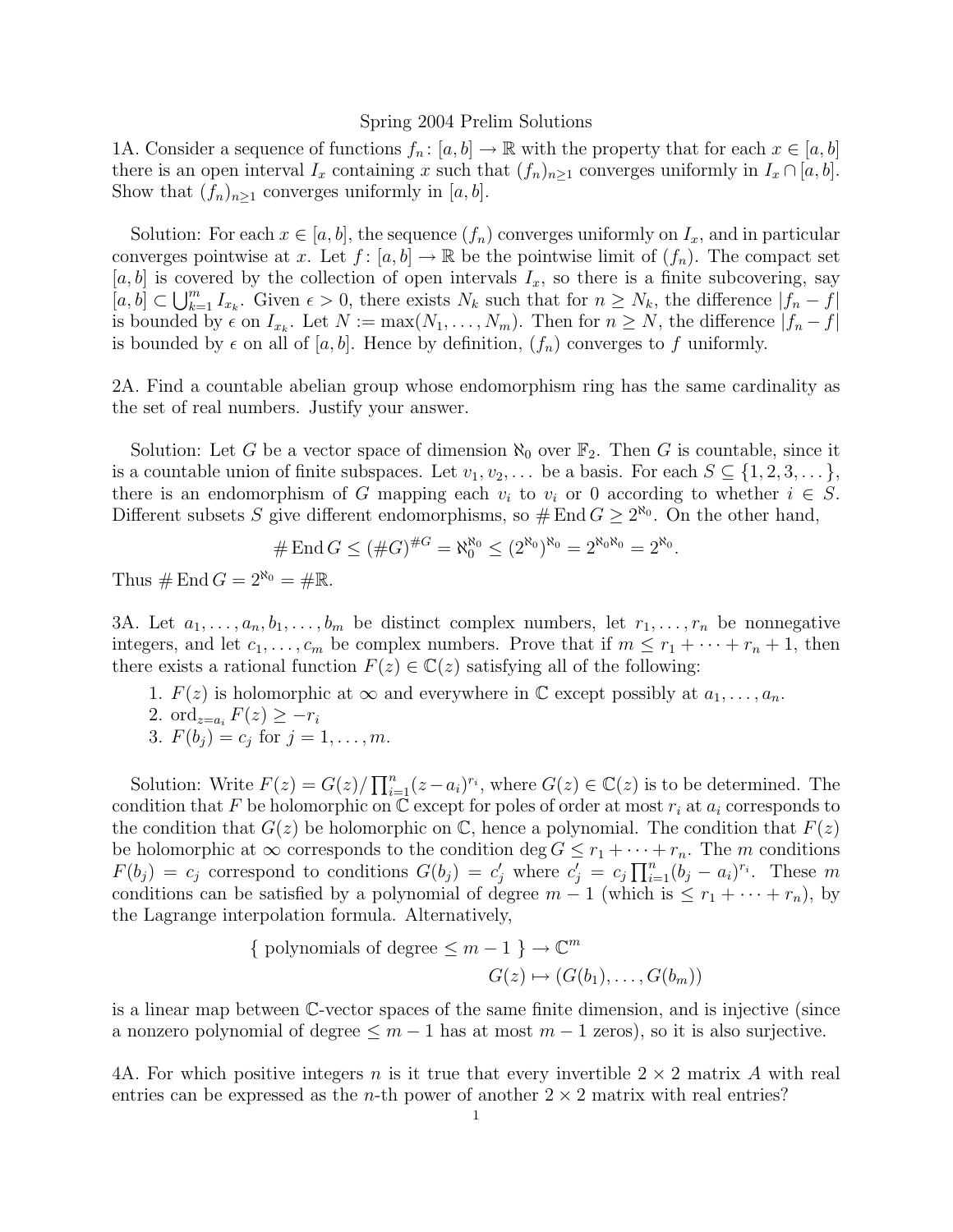Solution: The answer is the odd positive integers. If n is even, then  $\begin{pmatrix} -1 & 0 \\ 0 & 1 \end{pmatrix}$  cannot be the *n*-th power of another  $2 \times 2$  matrix with real entries, because its determinant is not an n-th power of a real number.

Now assume *n* is odd. Thus every real number is an *n*-th power of a real number. The question of whether A is an n-th power is not affected by conjugation. Thus if A has distinct real eigenvalues, then without loss of generality we may assume that A is diagonal, in which we take the *n*-th roots of the diagonal entries to find another diagonal matrix B with  $B^n = A$ .

If A has equal real eigenvalues, then by conjugation, we may assume

$$
A = \lambda \begin{pmatrix} 1 & c \\ 0 & 1 \end{pmatrix}
$$

where  $\lambda \in \mathbb{R}^*$  and  $c \in \mathbb{R}$ . Then  $A = B^n$  where

$$
B = \lambda^{1/n} \begin{pmatrix} 1 & c/n \\ 0 & 1 \end{pmatrix}.
$$

Finally if the eigenvalues of A are not real, then the minimal polynomial of A is a quadratic polynomial  $f(x)$  with no real roots, so the R-subalgebra  $\mathbb{R}[A]$  of  $M_2(\mathbb{R})$  generated by A is isomorphic to  $\mathbb{R}[x]/(f(x)) \simeq \mathbb{C}$ . Since every element of  $\mathbb{C}$  has an *n*-th root, the matrix A has an *n*-th root in  $\mathbb{R}[A]$ .

## 5A. Suppose  $f: \mathbb{R} \to \mathbb{C}$  satisfies  $f'(t) + 2it f(t) = e^{2it}$  and  $f(0) = 0$ . Compute  $\lim_{t\to+\infty}e^{it^2}(f(t)-f(-t)).$

You may assume  $\int_0^\infty e^{-t^2} dt =$ √  $\overline{\pi}/2.$ 

Solution: Multiply the ODE by the integrating factor  $e^{it^2}$ , and integrate to get

$$
e^{it^2} f(t) = \int_0^t e^{ix^2 + 2ix} dx
$$

(The hypothesis  $f(0) = 0$  implies that there is no constant of integration.) Substituting  $-t$ for  $t$  and subtracting, we get

$$
e^{it^2}(f(t) - f(-t)) = \int_{-t}^t e^{ix^2 + 2ix} dx
$$
  
=  $e^{-i} \int_{-t}^t e^{i(x+1)^2} dx$   
=  $e^{-i} \int_{-t+1}^{t+1} e^{iz^2} dz$ .

Since  $e^{iz^2}$  is an even function, the limit as  $t \to +\infty$  equals  $2e^{-i}I$ , where  $I := \lim_{R \to +\infty} \int_0^R e^{iz^2} dz$ (assuming for now that the latter limit exists). Apply Cauchy's Theorem to the triangular contour from 0 to R to  $R + Ri$  and back to 0. The vertical part contributes

$$
\int_{R}^{R+Ri} e^{iz^2} dz = \int_{0}^{R} e^{i(R+ti)^2} i dt,
$$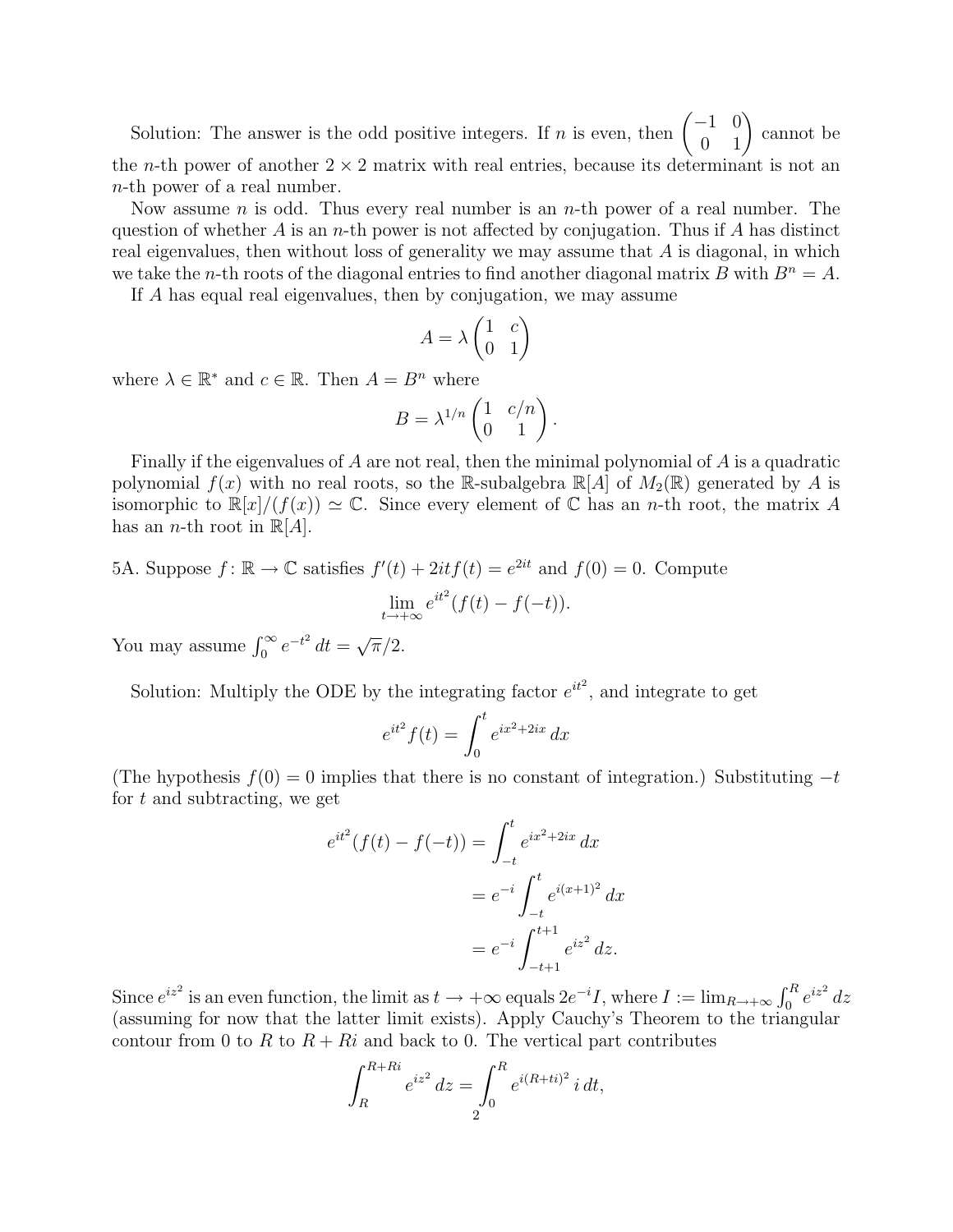whose absolute value is bounded by

$$
\int_0^R |e^{i(R+ti)^2}| \, dt = \int_0^R e^{-2Rt} \, dt
$$

$$
= \frac{1}{2R} \int_0^{2R^2} e^{-u} \, du,
$$

which goes to 0 as  $R \to \infty$ . Thus

$$
I = \lim_{R \to \infty} \int_0^{R+Ri} e^{iz^2} dz
$$
 (if the limit exists)  
=  $\lim_{R \to \infty} \int_0^R e^{i(e^{i\pi/4}t)^2} e^{i\pi/4} dt$  (if the limit exists)  
=  $e^{i\pi/4} \lim_{R \to \infty} \int_0^R e^{-t^2} dt$  (if the limit exists)  
=  $e^{i\pi/4} \frac{\sqrt{\pi}}{2}$ .

Thus we now know that all the limits exist, and the answer is  $2e^{-i}I = e^{-i+i\pi/4}\sqrt{\pi}$ .

6A. For which pairs of integers  $(a, b)$  is the quotient ring  $\mathbb{Z}[x]/(x^2 + ax + b)$  isomorphic (as a ring) to the direct product of rings  $\mathbb{Z} \times \mathbb{Z}$ ?

Solution: Let  $A = \mathbb{Z}[x]/(x^2 + ax + b)$  and  $B = \mathbb{Z} \times \mathbb{Z}$ . If  $x^2 + ax + b$  is irreducible in the UFD  $\mathbb{Z}[x]$ , then  $(x^2 + ax + b)$  is a prime ideal, so A is a domain. But B is not a domain. Thus we may assume  $x^2 + ax + b = (x - c)(x - d)$  for some  $c, d \in \mathbb{Z}$ .

Suppose p is a prime integer dividing  $c - d$ . Then  $A \simeq B$  implies  $A/pA \simeq B/pB$ ; that is,  $\mathbb{F}_p[x]/(x-\bar{c})^2 \simeq \mathbb{F}_p \times \mathbb{F}_p$ , where  $\bar{c} = \bar{d}$  is the image of c in  $\mathbb{F}_p$ . The ring on the left has a nonzero element with square 0, namely  $x - \bar{c}$ , whereas the right hand side has no such element. This contradiction shows that  $c - d$  is divisible by no primes, so  $c - d = \pm 1$ .

Conversely, if  $c-d = \pm 1$ , then the sum of the ideals  $(x-c)$  and  $(x-d)$  in  $\mathbb{Z}[x]$  is the unit ideal, and their product equals their intersection (since they are generated by non-associate irreducible elements), so the Chinese Remainder Theorem gives

$$
\frac{\mathbb{Z}[x]}{((x-c)(x-d))} \simeq \frac{\mathbb{Z}[x]}{(x-c)} \times \frac{\mathbb{Z}[x]}{(x-d)}.
$$

Each factor on the right is isomorphic to  $\mathbb{Z}$ , because each polynomial in  $\mathbb{Z}[x]$  is uniquely expressible as  $q(x)(x - c) + r$  with  $q(x) \in \mathbb{Z}[x]$  and  $r \in \mathbb{Z}$ . Thus  $c - d = \pm 1$  implies  $A \simeq B$ .

In other words, the answer is the set of  $(a, b)$  such that  $x^2 + ax + b$  has the form  $(x - b)$  $n(x-(n+1))$ ; that is,

$$
\{ (-(2n+1), n(n+1)) : n \in \mathbb{Z} \}.
$$

7A. Evaluate  $\int^{\infty}$ 0  $\sin x$  $\overline{x}$  $dx$ .

Solution: For  $R > 1$ , let  $\gamma_1$  be the straight line path from  $1/R$  to R, let  $\gamma_2$  be the straight line path from R to  $R + Ri$ , let  $\gamma_3$  be the straight line path from  $R + Ri$  to  $-R + Ri$ , let  $\gamma_4$ be the straight line path from  $-R + Ri$  to  $-R$ , let  $\gamma_5$  be the straight line path from  $-R$  to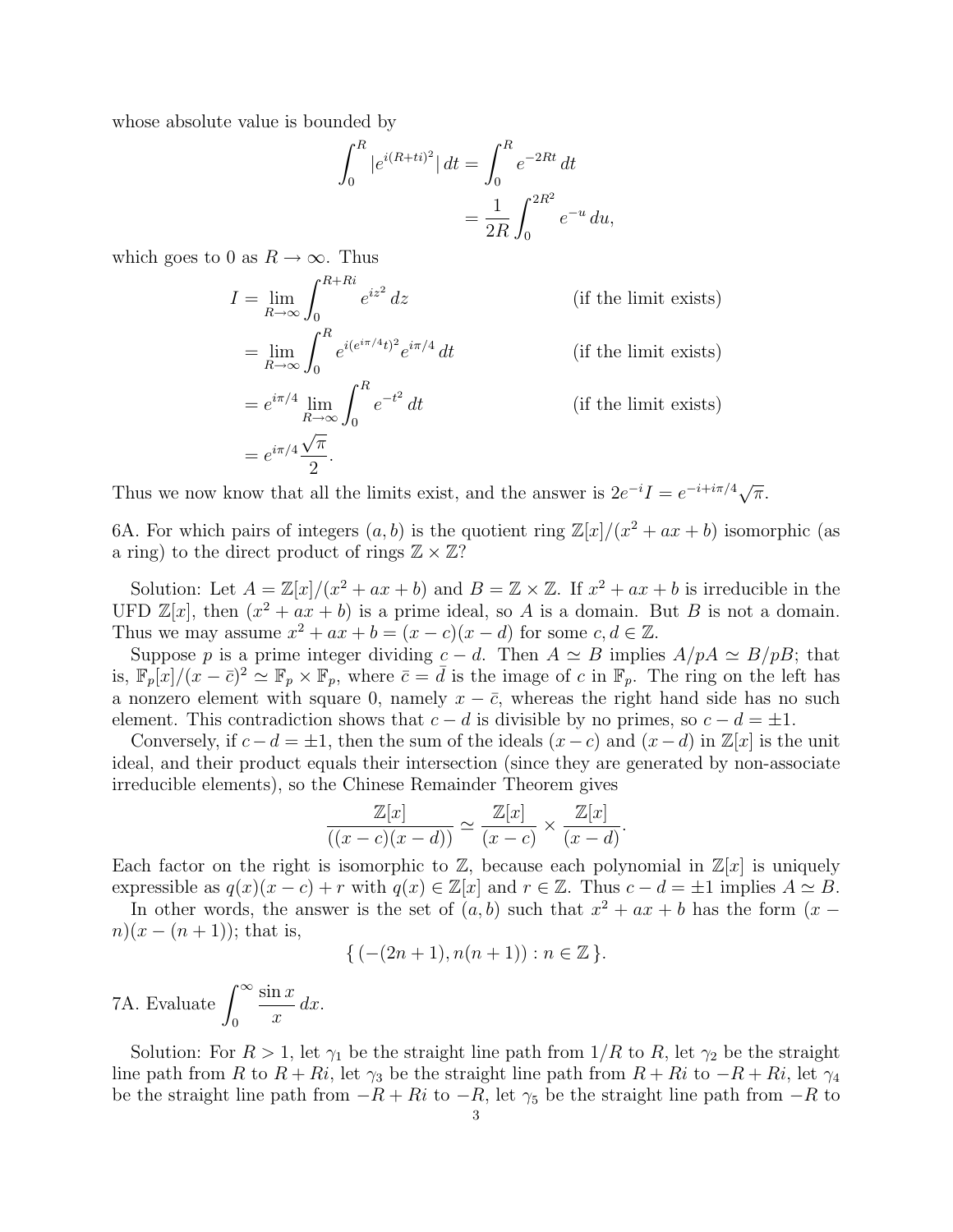$-1/R$ , and let  $\gamma_6$  be the upper semicircle from  $-1/R$  to  $1/R$  given by the parameterization  $\gamma_6(t) = e^{it}$  for t running from  $\pi$  to 0. Let  $\gamma$  be the closed loop formed by concatenating these six paths. Cauchy's Theorem implies that  $\int_{\gamma}$  $e^{iz}$  $\frac{dz}{z} dz = 0.$ 

We have

$$
\left| \int_{\gamma_2} \frac{e^{iz}}{z} dz \right| \le \int_0^R \frac{e^{-t}}{R} dt = \frac{1 - e^{-R}}{R} \to 0
$$

as  $R \to \infty$ . Similarly  $\int_{\gamma_4}$  $e^{iz}$  $\frac{dz}{z}$  dz  $\rightarrow$  0, and

$$
\left| \int_{\gamma_3} \frac{e^{iz}}{z} \, dz \right| \le \int_{-R}^{R} \frac{e^{-R}}{R} \, dt = 2e^{-R} \to 0.
$$

On the other hand,  $e^{iz}z$  differs from  $1/z$  by a holomorphic function, and  $\gamma_6$  is shrinking to a point, so

$$
\lim_{R \to \infty} \int_{\gamma_6} \frac{e^{iz}}{z} dz = \lim_{R \to \infty} \int_{\gamma_6} \frac{1}{z} dz
$$

$$
= \lim_{R \to \infty} \int_{\pi}^{0} \frac{1}{(1/R)e^{it}} (1/R)ie^{it} dt
$$

$$
= -\pi i.
$$

Thus

$$
\int_{\gamma_1} \frac{e^{iz}}{z} \, dz + \int_{\gamma_5} \frac{e^{iz}}{z} \, dz \to \pi i
$$

as  $R \to \infty$ . Taking imaginary parts and using the fact that  $(\sin z)/z$  is an even function, we find that

$$
2\int_{1/R}^{R} \frac{\sin z}{z} \, dz \to \pi
$$

as  $R \to \infty$ . Since  $(\sin z)/z$  is holomorphic, it does not hurt to replace the lower limit  $1/R$ by 0, so  $\int_0^\infty$  $\sin x$  $rac{\ln x}{x} dx = \pi/2.$ 

8A. Let V and W be finite-dimensional vector spaces over a field k. Let  $f: V^n \to W$  be a function such that

(a) For each fixed  $i \in \{1, \ldots, n\}$  and fixed  $v_1, \ldots, v_{i-1}, v_{i+1}, \ldots, v_n \in V$ , the map

$$
V \to W
$$
  

$$
x \mapsto f(v_1, \dots, v_{i-1}, x, v_{i+1}, \dots, v_n)
$$

is a k-linear transformation; and

(b)  $f(v_1, \ldots, v_n) = 0$  whenever  $v_i = v_{i+1}$  for some  $i \in \{1, \ldots, n-1\}$ .

Prove that either dim  $V \geq n$  or f is identically zero.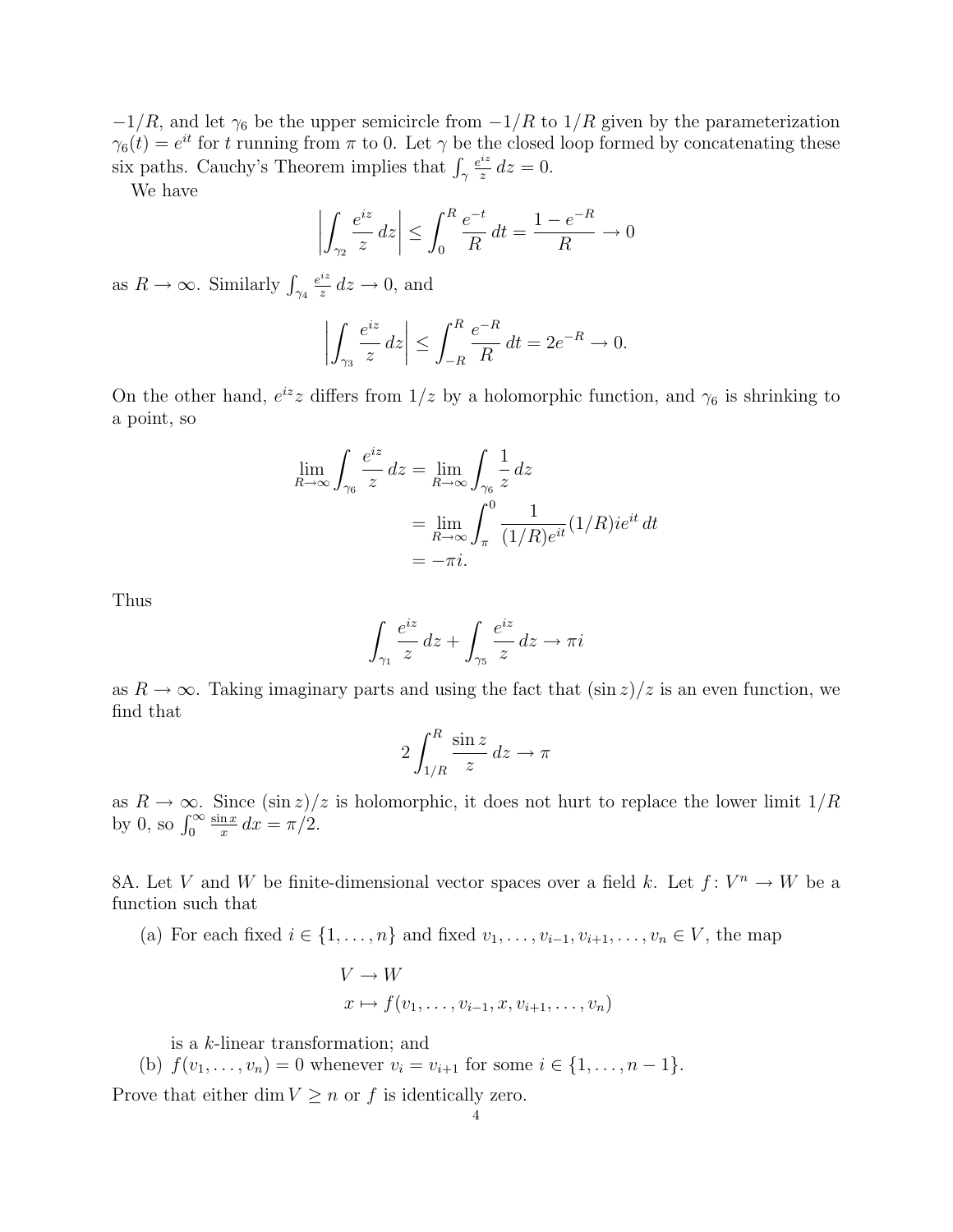Solution: Fix i, and  $v_1, \ldots, v_{i-1}, v_{i+2}, \ldots, v_n \in V$ , and define  $g(x, y) = f(v_1, \ldots, v_{i-1}, x, y, v_{i+2}, \ldots, v_n)$ . Then

$$
0 = g(x + y, x + y)
$$
  
=  $g(x + y, x) + g(x + y, y)$   
=  $g(x, x) + g(y, x) + g(x, y) + g(y, y)$   
=  $g(y, x) + g(x, y)$ 

so interchanging adjacent arguments changes the sign of the value of f.

Suppose  $v_1, \ldots, v_n \in V$  are such that  $v_i = v_j$  for some  $i < j$ . Then we can interchange arguments repeatedly to move  $v_i$  to the  $i + 1$  position, possibly changing the sign of the value of  $f(v_1, \ldots, v_n)$  as we go along. Since at the end the result is zero, we must have had  $f(v_1, \ldots, v_n) = 0$  originally. Thus  $f(v_1, \ldots, v_n) = 0$  whenever  $v_i = v_j$  for some  $i \neq j$ .

We now solve the problem. If the conclusion fails, we have dim  $V < n$  and there exist  $v_1, \ldots, v_n \in V$  with  $f(v_1, \ldots, v_n) \neq 0$ . Since dim  $V \lt n$ , the vectors  $v_1, \ldots, v_n$  must be linearly dependent. Thus for some i, we can write  $v_i = \sum_{j \neq i} c_j v_j$  for some constants  $c_j \in k$ for  $j \neq i$ . By linearity of f in the *i*-th argument,

$$
f(v_1, ..., v_n) = \sum_{j \neq i} c_j f(v_1, ..., v_{i-1}, v_j, v_{i+1}, ..., v_n)
$$
  
= 
$$
\sum_{j \neq i} c_j \cdot 0
$$

by the previous paragraph, since in each term some  $v_j$  appears twice as an argument. Thus  $f(v_1, \ldots, v_n) = 0$ , a contradiction.

9A. Let  $f: \mathbb{R}^n \to \mathbb{R}^n$  be a differentiable function, and let L be a nonnegative real number. Prove that the following are equivalent:

(i) For every  $x, y \in \mathbb{R}^n$ ,

$$
(f(x) - f(y))(x - y) \le L|x - y|^2
$$

(ii) For every  $x, v \in \mathbb{R}^n$ ,

$$
Df(x)v.v \le L|v|^2,
$$

where  $Df(x)$  is the derivative of f at x, and . denotes the standard inner product of vectors in  $\mathbb{R}^n$ .

Solution: (i)  $\implies$  (ii): Let  $x = y + tv$ . Then (i) says

$$
t(f(y+tv)-f(y)).v \le Lt^2|v|^2.
$$

Divide by  $t^2$  and take the limit as  $t \to 0$  to deduce  $Df(y)v.v \leq L|v|^2$ .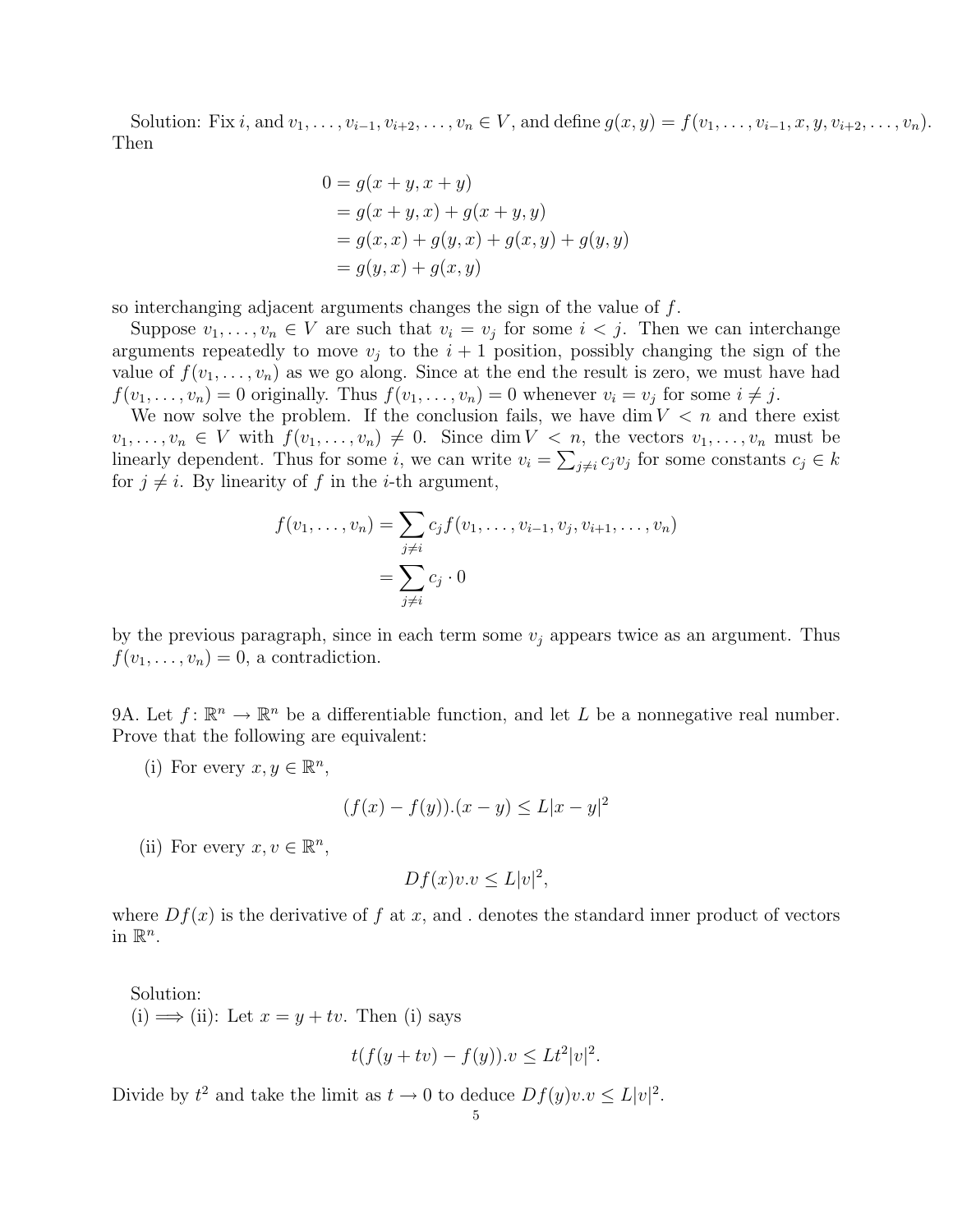(ii) 
$$
\implies
$$
 (i): Let  $\phi(t) = f(y + t(x - y))$  for  $t \in \mathbb{R}$ . Then  
\n
$$
f(x) - f(y) = \phi(1) - \phi(0)
$$
\n
$$
= \int_0^1 \phi'(t) dt
$$
\n
$$
= \int_0^1 Df(y + t(x - y))(x - y) dt \qquad \text{(by the Chain Rule)}.
$$

so

$$
(f(x) - f(y)) \cdot (x - y) = \int_0^1 Df(y + t(x - y))(x - y) \cdot (x - y) dt
$$
  
\n
$$
\leq \int_0^1 L|x - y|^2 dt
$$
 (by (ii))  
\n
$$
= L|x - y|^2.
$$

1B. Let F be a field (of arbitrary characteristic). Suppose  $g$  is a nonnegative integer, and polynomials  $a(x), b(x) \in F[x]$  satisfy  $\deg a(x) \leq g$  and  $\deg b(x) = 2g + 1$ . Prove that the polynomial  $y^2 + a(x)y + b(x)$  is irreducible over  $F(x)$ .

Solution: If instead it factors in  $F(x)[y]$  into polynomials of y-degree  $\geq 1$ , then by Gauss's Lemma, it factors in  $F[x][y] = F[x, y]$  into polynomials of y-degree  $\geq 1$ . Thus we would have

$$
y^{2} + a(x)y + b(x) = (y + p(x))(y + q(x))
$$

for some  $p(x), q(x) \in F[x]$ . Since  $p(x)q(x) = b(x)$  has odd degree,  $p(x)$  and  $q(x)$  have distinct degrees, so

$$
\deg(p(x) + q(x)) = \max(\deg p(x), \deg q(x)) \ge (\deg p(x) + \deg q(x))/2 = (2g + 1)/2 > g.
$$

This contradictions deg  $a(x) = g$ .

2B. Find the maximum possible value of  $|f'(1)|$  given that f is holomorphic on an open neighborhood of  $\{z \in \mathbb{C} : |z| \leq 2\}$  and satisfies  $|f(z)| \leq 1$  when  $|z| = 2$ .

Solution: We will use a fractional linear transformation to change the problem to one where the derivative is evaluated at the center of a disk.

The function  $z \mapsto \frac{2}{z} \left( \frac{z-1}{\overline{z}-1} \right)$  $\left(\frac{z-1}{z-1}\right)$  on  $|z|=2$  has absolute value 1, and it extends to a fractional linear transformation  $g(z) = 2 \left( \frac{z-1}{4-z} \right)$  $\frac{z-1}{4-z}$ ) Since it also maps  $z=1$  to the interior of the unit disk, it must map the region  $|z| \leq 2$  bijectively onto the unit disk. We calculate  $|g'(1)| = 2/3$ .

Now, for any other f mapping the circle  $|z| = 2$  into  $|z| \leq 1$ , the composition  $h := f \circ g^{-1}$ is holomorphic on a neighborhood of  $|z| \leq 1$ , and maps  $|z| = 1$  into  $|z| \leq 1$ . Taking absolute values in

$$
h'(0) = \frac{1}{2\pi i} \int_{|z|=1} \frac{h(z)}{z^2} dz
$$

gives  $|h'(0)| \leq 1$ . Since  $g^{-1}(0) = 1$ , the Chain Rule gives  $h'(0) = f'(1)g'(1)^{-1}$ . Thus  $|f'(1)| = |h'(0)||g'(1)| \le |g'(1)| = 2/3$ . Thus 2/3 is the maximum possible value of  $|f'(1)|$ .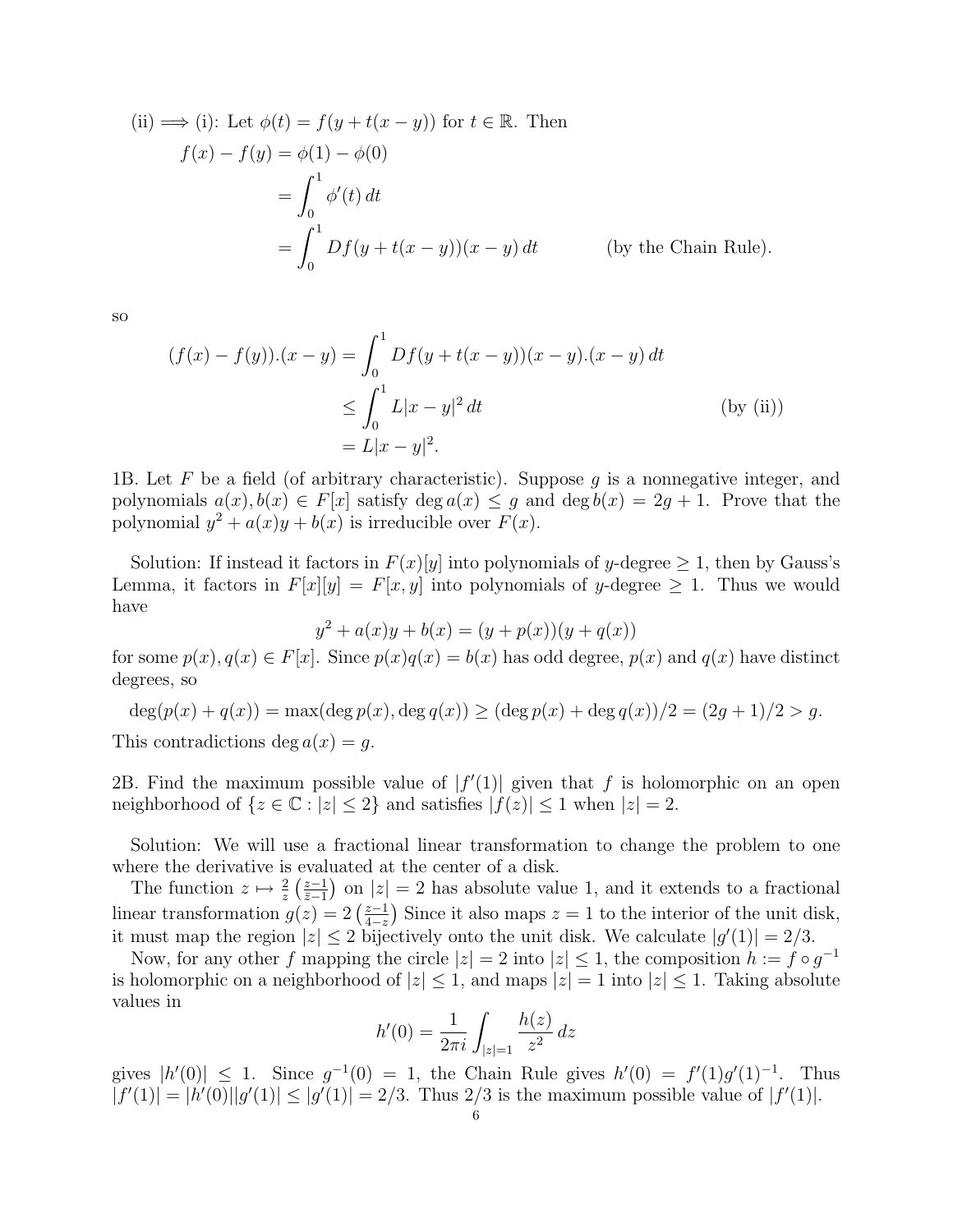3B. Let A be a  $d \times d$  matrix with complex entries. Assume that every eigenvalue of A has absolute value 1. Prove that there exists a constant  $c \in \mathbb{R}$  independent of n such that

$$
||A^n x|| \le cn^{d-1} ||x||
$$
  
for all  $n \ge 1$  and  $x \in \mathbb{C}^d$ . Here  $||x|| := (|x_1|^2 + \dots + |x_d|^2)^{1/2}$  for all  $(x_1, \dots, x_d) \in \mathbb{C}^d$ .

Solution: We may use  $|x|_{\infty} := \max\{|x_1|, \ldots, |x_n|\}$  instead of  $||x||$ , since different norms on a finite-dimensional vector space are bounded by positive constants times each other. Then it suffices to show that the entries of  $A^n$  are  $O(n^{d-1})$  as  $n \to \infty$ . This property is unchanged if we conjugate all the  $A^n$  by a fixed invertible matrix. Thus we may assume that A is in Jordan canonical form. Thus  $A = D + N$  where D is diagonal, N is nilpotent, and D and N commute. By the Cayley-Hamilton theorem,  $N^d = 0$ . Thus the binomial theorem gives

$$
A^{n} = D^{n} + {n \choose 1} D^{n-1} N + {n \choose 2} D^{n-2} N^{2} + \dots + {n \choose d-1} D^{n-d+1} N^{d-1}.
$$

The diagonal entries of  $D$  are the eigenvalues of  $A$ , which have absolute value 1, so the entries of  $D^m$  are  $O(1)$  for any m. The entries of  $N, N^2, \ldots, N^{d-1}$  do not depend on n. The binomial coefficients are  $O(n^{d-1})$ . Thus the entries of  $A^n$  are  $O(n^{d-1})$ , as desired.

4B. Let  $a_1, \ldots, a_n$  be positive real numbers. Let  $\Delta$  be the set of points  $\mathbf{x} \in \mathbb{R}^n$  satisfying the conditions

$$
\sum_{i=1}^{n} a_i x_i = 1, \quad x_i > 0 \text{ for all } i.
$$

Prove that the function  $\log(\prod_{i=1}^n x_i)$  has a unique maximum on  $\Delta$  and find the point where it occurs.

Solution: The given function is continuous and approaches  $-\infty$  at every point on the boundary of  $\Delta$  (since each  $x_i$  is bounded above, and at least one of them approaches zero at every point on the boundary). Hence a maximum exists. By Lagrange multipliers, at a maximum we must have  $d \log(\prod_{i=1}^n x_i) = \lambda d \sum_{i=1}^n a_i x_i$  for some  $\lambda$ , or  $\sum_i dx_i/x_i =$  $\lambda \sum_i a_i dx_i$ . Hence  $(x_1, \ldots, x_n) = (1/\lambda)(1/a_1, \ldots, 1/a_n)$ . Combining this with the equation  $\sum_i a_i x_i = 1$  shows that  $\lambda = n$  and  $(x_1, \ldots, x_n) = (1/n)(1/a_1, \ldots, 1/a_n)$ . This locates the maximum and proves that it is unique.

Alternative solution: The arithmetic-mean–geometric-mean inequality gives

$$
\frac{\sum_{i=1}^n a_i x_i}{n} \ge \left(\prod_{i=1}^n (a_i x_i)\right)^{1/n},
$$

with equality if and only if  $a_1x_1 = \cdots = a_nx_n$ . On  $\Delta$ , the left hand side is constant, so we get an upper bound on  $\prod_{i=1}^n x_i$ , attained exactly when  $a_1x_1 = \cdots = a_nx_n$ . It follows that there is a unique maximum where  $a_i x_i = 1/n$  for all i; that is,  $x_i = 1/(na_i)$  for all i.

5B. Let  $n_1, \ldots, n_r$  be integers  $\geq 2$ . Prove that there is a finite group G containing elements  $g_1, \ldots, g_r$  such that  $g_i$  has exact order  $n_i$  for each i, and  $g_i g_j \neq g_j g_i$  for  $i \neq j$ .

Solution: Let  $T_1, \ldots, T_r$  be disjoint sets with  $\#T_i = n_i - 1$ . Let S be the union of the  $T_i$ together with one more element x outside all the  $T_i$ . Let G be the set of permutations of S.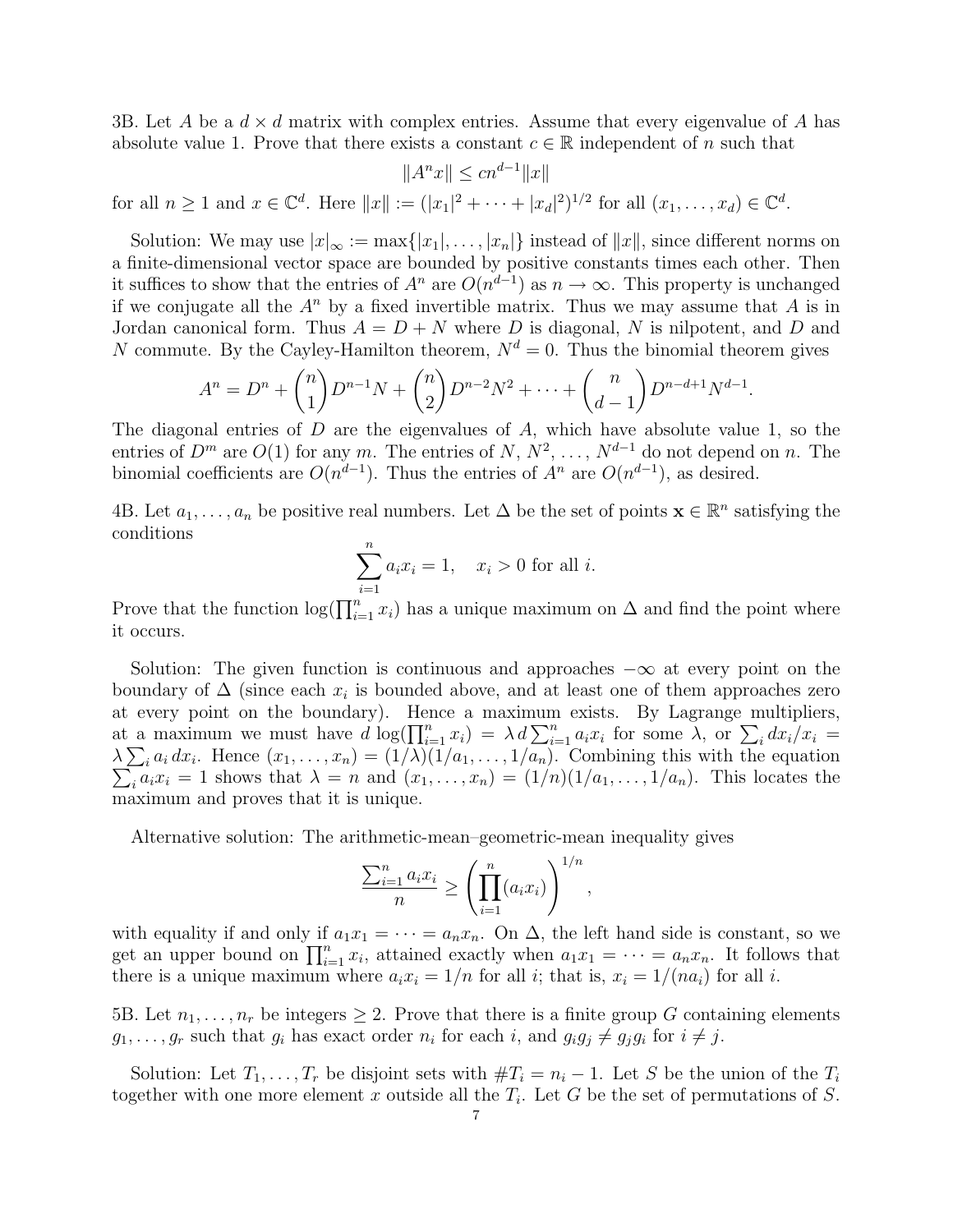Choose  $g_i \in G$  such that  $g_i$  acts as an  $n_i$ -cycle on  $T_i \cup \{x\}$ , and acts as the identity on the complement. Then  $g_i$  has order  $n_i$ . If  $i \neq j$ , then  $(g_ig_j)(x) = g_i(g_j(x)) \in g_i(T_j) = T_j$ , and similarly  $(g_j g_i)(x) \in T_i$ , so  $g_i g_j \neq g_j g_i$ .

6B. Let  $(u_n(x, y))_{n\geq 1}$  be a sequence of functions that are defined and harmonic for  $(x, y)$  in an open neighborhood of the upper half plane  $\mathbb{R} \times \mathbb{R}_{\geq 0}$ . Suppose that  $\frac{\partial u_n}{\partial y}(x,0) = 0$  for all  $x \in \mathbb{R}$ , and  $u_n(x, 0)$  converges to 0 as  $n \to \infty$  uniformly for  $x \in \mathbb{R}$ . Must  $u_n(x, y) \to 0$  as  $n \to \infty$  for every  $(x, y) \in \mathbb{R} \times \mathbb{R}_{>0}$ ?

Solution: No. Let  $u_n = \cosh(ny) \cos(nx)/n$ . Since  $u_n$  is the real part of the holomorphic function  $\cos(nz)/n$ , it is harmonic on the entire plane. Then  $\frac{\partial u_n}{\partial y}(x,0) = -\sinh(0)\cos(nx) =$ 0, and  $u_n(x,0) = \cos(nx)/n \to 0$  as  $n \to \infty$  uniformly for  $x \in R$ . But  $u_n(0,1) = \cosh(n)/n$ does not tend to 0 as  $n \to \infty$ .

7B. Let A and B be  $n \times n$  matrices with complex entries, such that  $AB - BA$  is a linear combination of A and B. Prove that there exists a nonzero vector  $v$  that is an eigenvector of both A and B.

Solution: Let  $AB - BA = C = \alpha A + \beta B$ . If  $\alpha = \beta = 0$ , then A and B commute. By a theorem of linear algebra, commuting complex matrices have a common eigenvector. Otherwise, assume without loss of generality that  $\beta \neq 0$ . Then B is a linear combination of A and C, so it suffices to prove that A and C have a common eigenvector. Note that  $AC - CA = \beta C$ . Since A has finitely many eigenvalues, it must have one, call it  $\lambda$ , such that  $\lambda + \beta$  is not an eigenvalue of A. Let v be a nonzero vector with  $Av = \lambda v$ . Then  $ACv = CAv + \beta Cv = (\lambda + \beta) Cv$ , so  $Cv = 0$ . Hence v is a common eigenvector of A and C.

8B. For each real number x, compute

$$
\lim_{n \to \infty} n \left( \left( 1 + \frac{x}{n} \right)^n - e^x \right).
$$

Solution: We have

$$
n\left(\left(1+\frac{x}{n}\right)^n - e^x\right) = n\left(e^{n\log(1+x/n)} - e^x\right)
$$

$$
= ne^x\left(e^{n\log(1+x/n)-x} - 1\right)
$$

.

Taylor's Theorem with Remainder gives

$$
\log\left(1+\frac{x}{n}\right) = \frac{x}{n} - \frac{1}{2}\left(\frac{x^2}{n^2}\right) + O\left(\frac{1}{n^3}\right)
$$

where the constant in the big-O depends on  $x$ , but not on  $n$ . Substituting, we get

$$
ne^x\left(e^{-\frac{x^2}{2n}+O\left(\frac{1}{n^2}\right)}-1\right).
$$

Since  $e^y = 1 + y + O(y^2)$  as  $y \to 0$ , this becomes

$$
ne^x\left(-\frac{x^2}{2n} + O\left(\frac{1}{n^2}\right)\right) = -\frac{1}{2}x^2e^x + O\left(\frac{1}{n}\right),
$$

so the limit is  $-\frac{1}{2}$  $\frac{1}{2}x^2e^x$ .